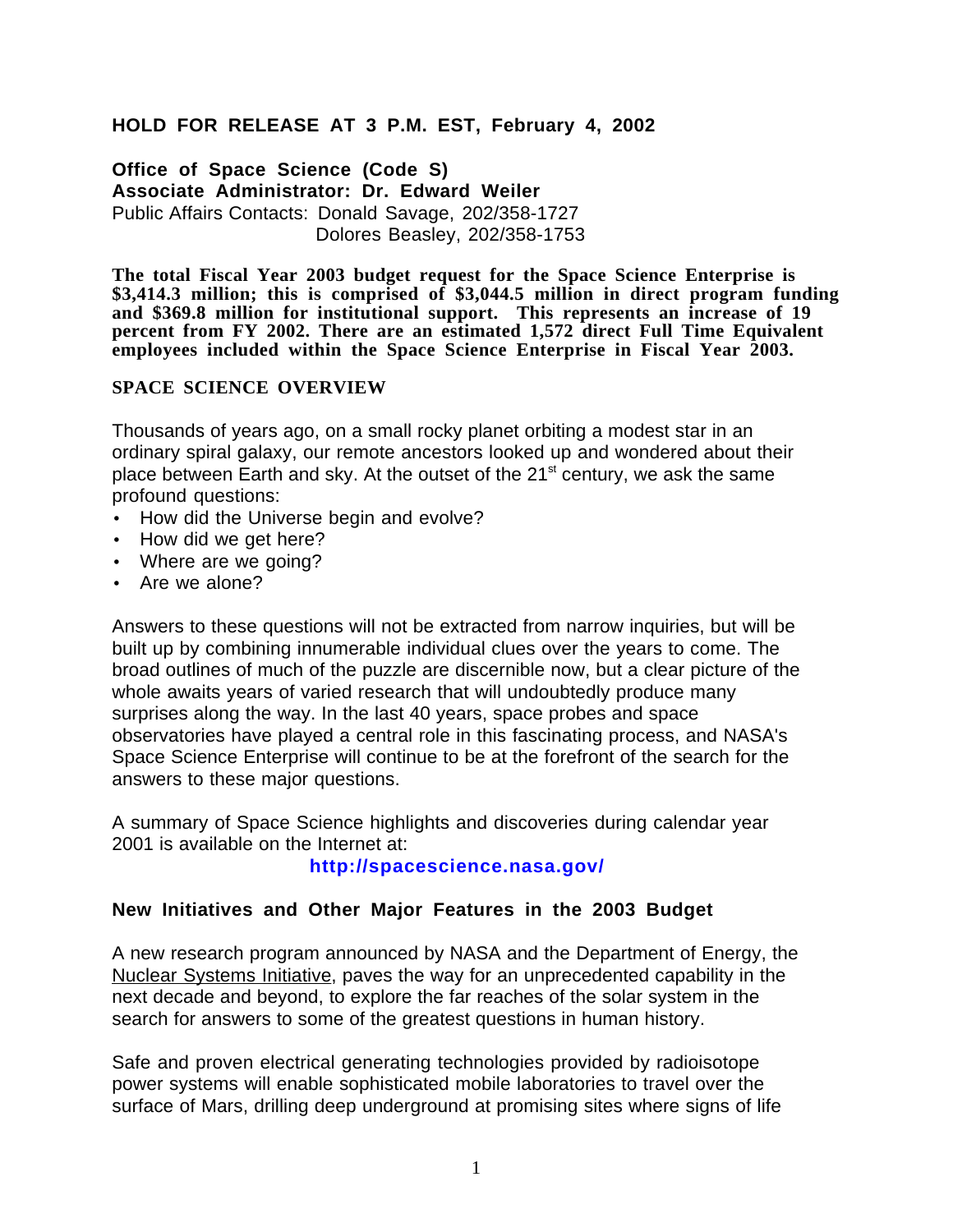can be sought, and conduct a large variety of other experiments day and night, around the clock.

Other missions will be able to speed throughout the outer reaches of the solar system faster than is possible even with the most sophisticated space probes available today**.** Such speed, coupled with numerous powerful scientific instruments, will allow NASA to consider more ambitious possibilities involving missions that could travel from one interesting planet, moon or comet to another for a close-up, in-depth study. The fiscal year 2003 request for this Initiative is \$46.5 million for nuclear electric propulsion and \$79 million for nuclear electrical power-generation systems.

The New Frontiers Program is a new planetary exploration program, structured and managed along the lines of NASA's highly successful, Discovery program, under which missions are selected through open peer-reviewed competitions. Designed to allow frequent access to space for mid-size planetary missions that will perform high-quality science investigations, New Frontiers will take advantage of advances in propulsion and power systems in the nuclear initiative. Missions will be cost-capped at \$650 million in fiscal 2003 dollars with a launch scheduled 48 months from the start of development. \$15 million is requested for fiscal 2003.

There is no funding for the New Horizons Pluto-Kuiper Belt mission in fiscal 2003 and subsequent years. However, preliminary design studies on New Horizons are continuing through fiscal 2002. Funding for the Europa Orbiter mission was deleted due to significant cost growth in the mission's life cycle.

## **Major Ongoing Programs**

As of the end of December 2001, there are 26 operating Space Science missions, in addition to the Enterprise's participation in seven foreign missions. By the end of 2003 Space Science will have 28 operating missions, in addition to participation in eight foreign missions.

- The Mars Exploration Program (MEP) is a sustained series of missions to Mars, each of which will provide long-term, focused scientific return. The primary objective is to characterize and understand Mars as a dynamic system, including its present and past environment, climate cycles, geology and whether life ever arose there. The strategy includes a natural responsiveness to scientific discoveries that will emerge as new observations are made. The fiscal 2003 budget features some alterations in the strategy for the missions that will be launched after 2005. The fiscal 2003 request for the Mars Exploration program is \$453.6 million.
	- The 2001 Mars Odyssey orbiter, launched April 7, 2001, is now in its science orbit around Mars, having just recently completed its aerobraking maneuvers to achieve its final orbit.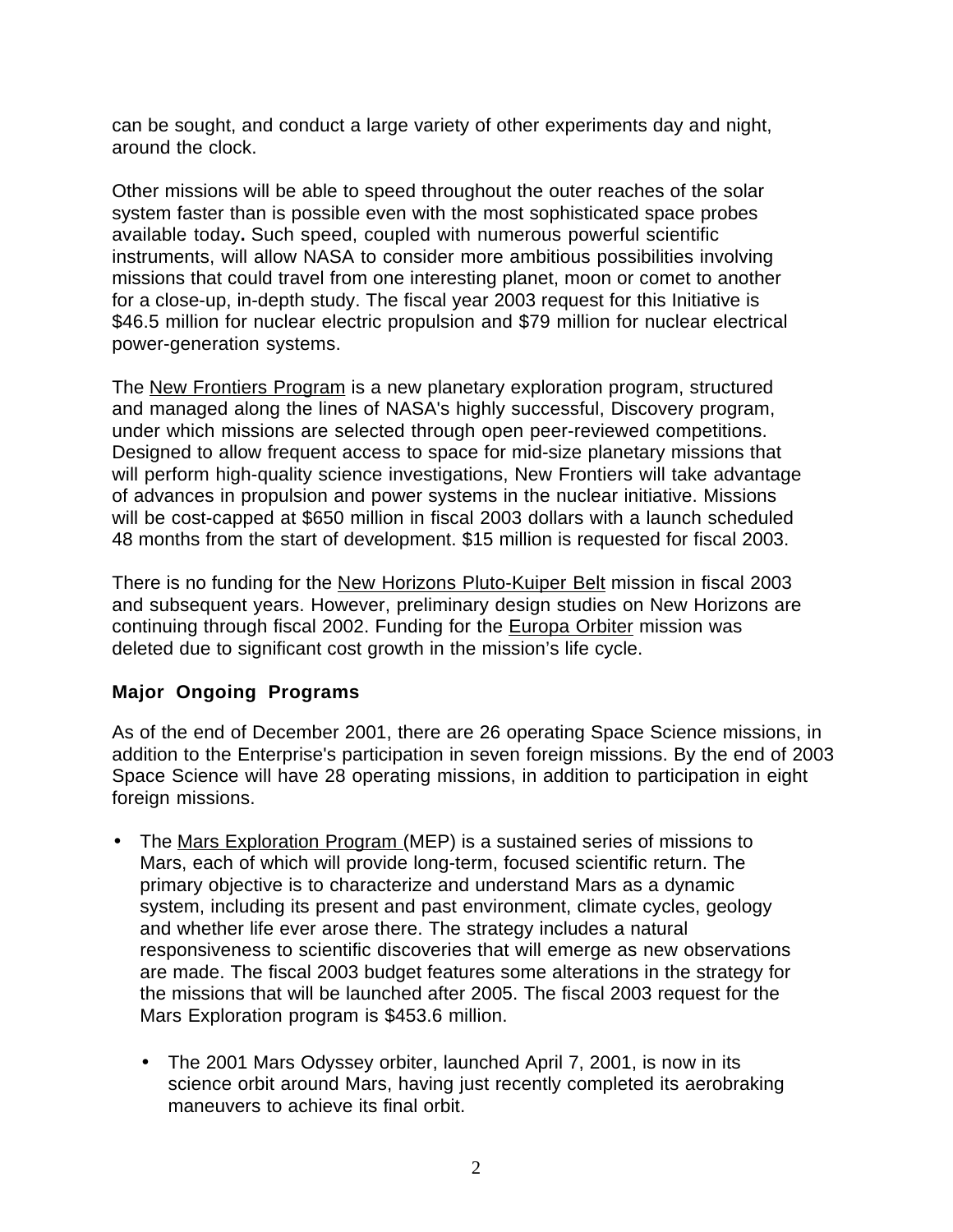- The twin Mars Exploration Rovers are being prepared for launch in the summer of 2003, and will arrive at their landing sites on the surface of the Red Planet about seven months later. The mission of the MER rovers is to find conclusive evidence of water-affected materials on the surface. They are designed to effectively serve as robotic field geologists, and they will provide the first microscopic study of rocks and soils on Mars.
- The 2005 Mars Reconnaissance Orbiter mission is now in the formulation stage. The MRO will use its new observational tools, some of which could resolve beach ball-sized objects and their mineralogies, to search for clues within the Martian landscape of telltale layers and materials associated with action of liquid water.
- In 2007, NASA will launch a Mars Scout mission, which will be fully competed and competitively selected. In addition, NASA will provide programmatic and technical support to international Mars missions. These missions are the NASA-Italian Space Agency (ASI) telecommunications orbiter and the French Space Agency's Orbiter including NetLanders.
- The next major step will be NASA's 2009 Mars Smart Lander (MSL)/Mobile Laboratory, a long-duration roving science lab intended to confirm the surface presence of water-related minerals and carbonates and their formational histories. The MSL will be a pathfinder to those sites that offer the highest probability of harboring Martian "fossils" or other forms of indicators of past life. It will serve as both a scientific and technological pathfinder for future missions, including sample return. The 2009 Smart Lander/Mobile Laboratory will take advantage of the advances in nuclear power technology. By incorporating improved nuclear power systems, NASA can extend the operability of the rover from months to years, greatly increasing the scientific return of this mission.
- NASA's currently operating Great Observatories -- the Hubble Space Telescope and the Chandra X-ray Observatory -- are on the forefront of astronomical research. Hubble is the first scientific mission of any kind that is specifically designed for routine servicing by spacewalking astronauts. In February 2002, NASA will launch the second part of the Third Servicing Mission (SM-3B) to the Hubble Space Telescope. During this mission, astronauts will replace the failed attitude control gyros, install a new science instrument -- the Advanced Camera for Surveys, replace the flexible solar arrays, restore the near-infrared imaging instrument's cooling capability, and undertake the complex and difficult replacement of the power control unit. The fiscal 2003 request for Hubble development is \$138.9 million.
- NASA's next Great Observatory, the Space Infrared Telescope Facility, or SIRTF, will explore the nature of the cosmos through the unique windows available in the infrared portion of the electromagnetic spectrum. The launch of SIRTF has had to be delayed to afford time to resolve software and other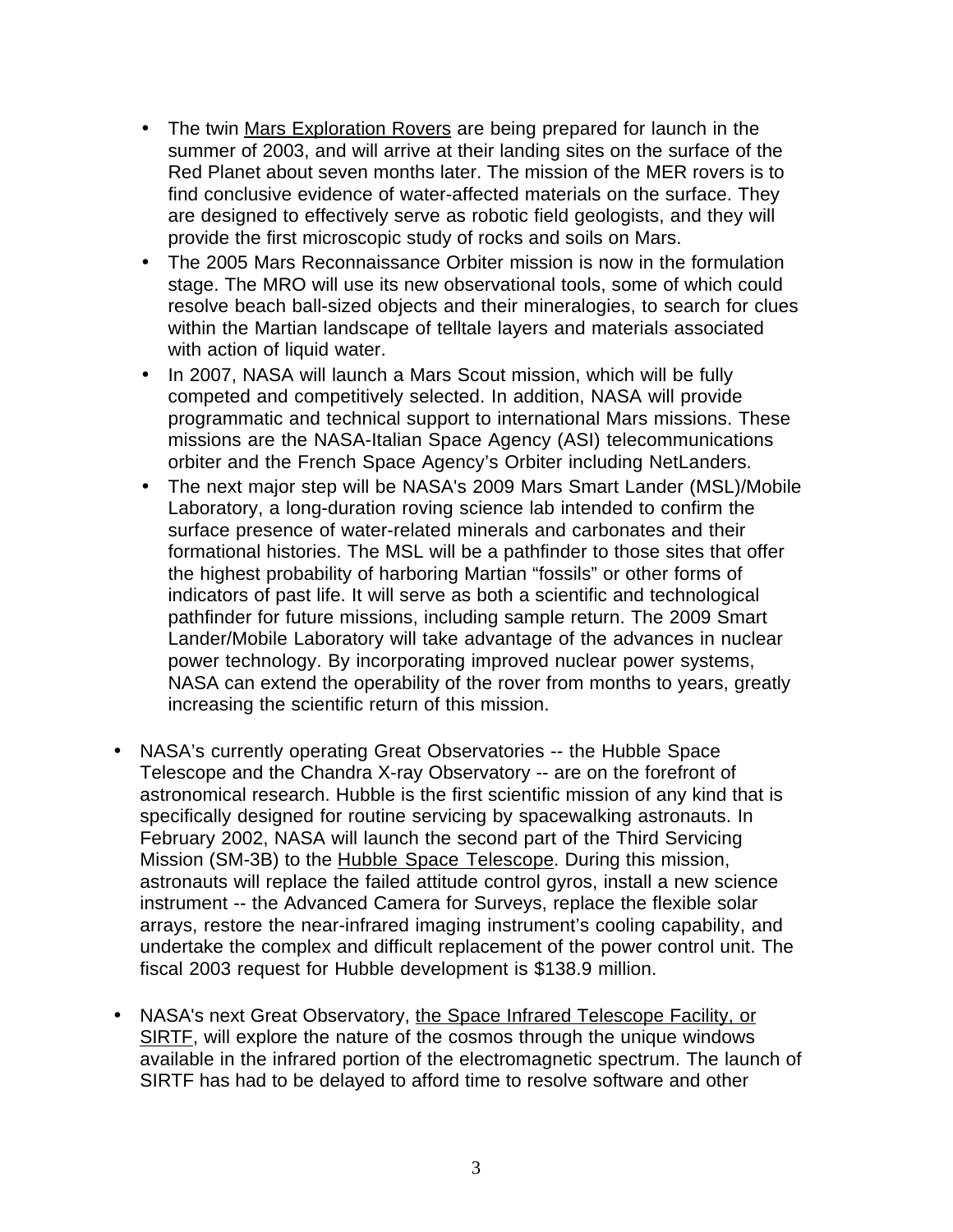technical problems. The July 2002 launch date has been delayed to no earlier than December 2002. The fiscal 2003 request is \$47.4 million.

- HESSI, the High Energy Solar Spectroscopic Imager, will study the dynamics of solar flares, the tremendous explosions in the atmosphere of the Sun. HESSI will be able to produce high-resolution spectrographic movies of solar flares, allowing scientists to study the life cycle of a flare. HESSI is scheduled for launch in February 2002.
- Albert Einstein's theory of general relativity is the most accepted theory of gravitation and the large-scale structure of the Universe. NASA's Gravity Probe B mission is designed to verify Einstein's theory, which up to now has only been tested through astronomical observation and Earth-based experiments. Whether the experiment confirms or contradicts Einstein's theory, its results will be of the highest scientific importance. The fiscal 2003 request of \$19.7 million supports an October 2002 launch.
- The Galaxy Evolution Explorer (GALEX), scheduled for launch in May 2002, is a Small Explorer mission that will map the global history and probe the causes of star formation over most of the life of the Universe. GALEX will investigate the period over which galaxies have evolved dramatically, and the time that most stars, elements and galaxy disks had their origins.
- The Comet Nucleus Tour (Contour), scheduled for launch in July 2002, will fly past two comets and take images of the comets' nuclei, as well as collect and analyze comet dust.
- The Space Science Research Program develops the theoretical tools and laboratory data needed to analyze flight data, and supplies the resources for future mission needs and the analysis of data returned from operating spacecraft in hopes to answer the fundamental questions governing the role of the Space Science Enterprise. The fiscal 2003 request for this program is \$709.6 million.

Beginning in fiscal 2003, the budget for the Deep Space Network (DSN) is included in Space Science, consistent with "full cost" budgeting and management. The transfer of management responsibility for the DSN to the Office of Space Science has already begun. NASA's Jet Propulsion Laboratory is working with its industry contract partners to transform the DSN and associated mission operations system architecture into a service-provision system known as the Deep Space Mission System (DSMS). The DSMS will provide a customeroriented, turnkey service that seamlessly integrates the facilities of the DSN and the Advanced Multi-Mission Operations System (AMMOS). This system will enable more efficient provision of currently available services as well as the creation of new services. The fiscal 2003 request is \$385.2 million.